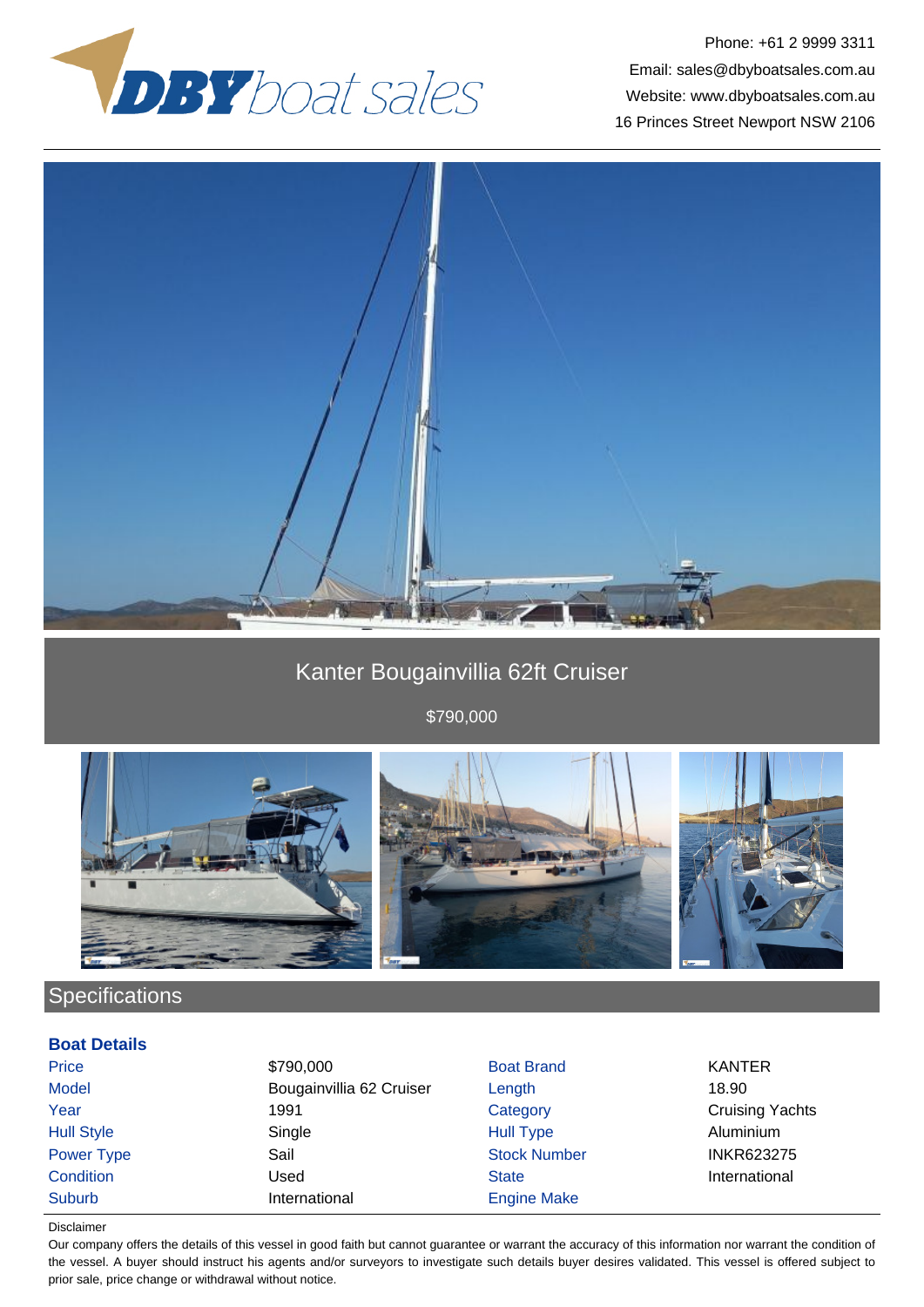

### **Description**

1991 Kanter Bouganvillea bluewater Cruiser now for sale exclusively with DBY Boat Sales.

Australian registered and located in TurkeyAnthemis poised and ready for her next dream adventure.

Loaded with all the cruising gear required for around the world cruising in comfort.

She is equipped to a high standard with multiple upgrades including a new Yanmar 140HP installed in 2017.

The owner has kept a detailed service log and all receipts and manuals are aboard.

Her accommodation is spacious with 2 ample double cabins and additional berths for 2. A beautiful saloon, first class galley and navigation station welcomes you inside .Outside the cockpit is well protected, roomy and safe.

Anthemis set up for short-handed sailing with all sails on furlers and hydraulic winches.

With the long waterline and full stern she is capable of fantastic daily mileage. She is very stable which is important whilst sailing or on anchor.

All in all, a wonderful and complete package.

| <b>Features</b>                   |                        |
|-----------------------------------|------------------------|
| <b>Designer</b>                   | <b>Chuck Paine</b>     |
| <b>Builder</b>                    | Kanter                 |
| Water (Potable) Capacity (I)      | 1000                   |
| <b>Hull Construction Material</b> | Aluminium              |
| <b>Hull Type</b>                  | Mono                   |
| <b>Deck Construction Material</b> | Aluminium              |
| <b>Country Origin</b>             | Canada                 |
| Length (feet)                     | 62                     |
| Length $(m)$                      | 19.05                  |
| Length Waterline (m)              | 19.0                   |
| Beam/Width (m)                    | 4.75                   |
| Draft (m)                         | 2.0                    |
| <b>Keel/Ballast</b>               | Aluminium encased lead |
| Dry Weight (kgs)                  | 19,000                 |
| <b>Number of Helms</b>            | $\overline{2}$         |
| Colour                            | White                  |
| <b>Engine Notes</b>               | Serviced April 2022.   |
| <b>Number Of Engines</b>          | 1                      |
| <b>Engine Standard</b>            | Yanmah (2017)          |

Disclaimer

Our company offers the details of this vessel in good faith but cannot guarantee or warrant the accuracy of this information nor warrant the condition of the vessel. A buyer should instruct his agents and/or surveyors to investigate such details buyer desires validated. This vessel is offered subject to prior sale, price change or withdrawal without notice.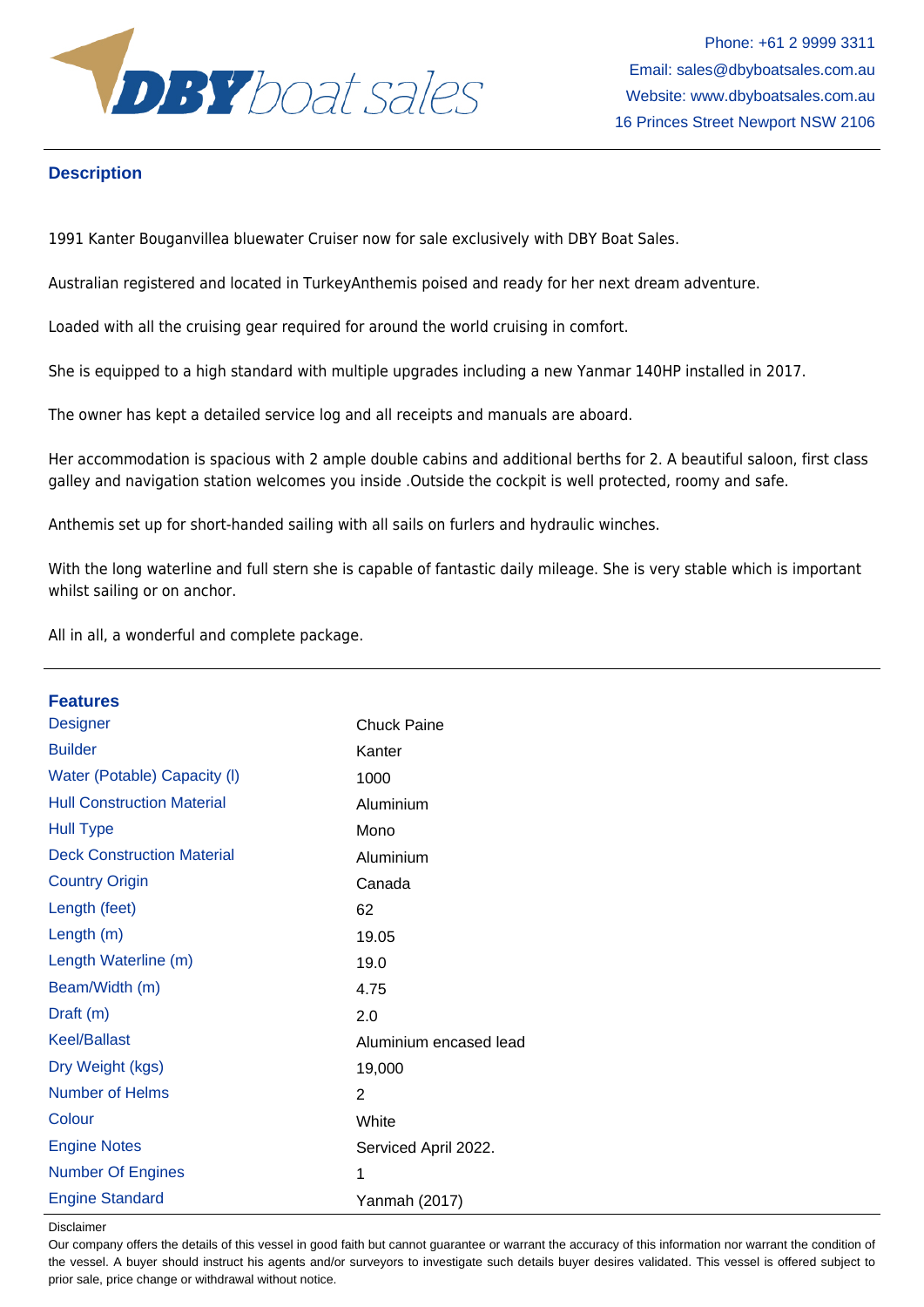

| <b>Stroke</b>                             | 4                                                 |
|-------------------------------------------|---------------------------------------------------|
| <b>Engine Hours</b>                       | 1300                                              |
| Horse Power (hp)                          | 140                                               |
| <b>Drive Type</b>                         | Shaft                                             |
| <b>Engine Room</b>                        | Aft. Room to stand up.                            |
| Generator                                 | Whispergen                                        |
| <b>Number of Batteries</b>                | 6                                                 |
| <b>Fuel Type</b>                          | <b>Diesel</b>                                     |
| <b>Number of Fuel Tanks</b>               | 3                                                 |
| Fuel Tank Capacity (L)                    | 2100                                              |
| Propeller                                 | Varifold                                          |
| <b>Steering System</b>                    | Cable and hydraulic                               |
| <b>Accomodation Notes</b>                 | 2 double cabins.                                  |
|                                           | 2m head room.                                     |
| <b>Number of Berths</b>                   | 6                                                 |
| <b>Number of Showers</b>                  | $\overline{2}$                                    |
| <b>Shower Type</b>                        | Fresh water                                       |
| <b>Number of Toilets</b>                  | $\overline{2}$                                    |
| <b>Toilet Type</b>                        | Jabsco electric silent flush                      |
| <b>Air Conditioning</b>                   | Yes                                               |
| Number of TVs                             | 1                                                 |
| Holding Tank (L)                          | 100                                               |
| <b>Galley Notes</b>                       | Microwave                                         |
| <b>Stove</b>                              | Force 10 4 burner                                 |
| Refrigeration                             | Integral box                                      |
| <b>Number of Freezers</b>                 | Integral box                                      |
| <b>Number of Sinks</b>                    | S/Steel                                           |
| <b>Entertainment and Appliances Notes</b> | TV, video                                         |
| Anchor / Winch                            | Lewmar 3000 hydraulic                             |
| <b>Bilge Pump</b>                         | 6                                                 |
| <b>Deck Gear</b>                          | 6 x fenders.                                      |
|                                           | Spinnaker pole.                                   |
|                                           | Dock lines.                                       |
|                                           | Boat hook.                                        |
| Mast/Rigging                              | 10+ years old.                                    |
|                                           | Inspected April 2022.                             |
| Sail Inventory                            | In mast furling main. Hydraulic Furler. 10 years. |
|                                           |                                                   |

Storm sail on inner forestay. Furling. 10 years.

Disclaimer

Our company offers the details of this vessel in good faith but cannot guarantee or warrant the accuracy of this information nor warrant the condition of the vessel. A buyer should instruct his agents and/or surveyors to investigate such details buyer desires validated. This vessel is offered subject to prior sale, price change or withdrawal without notice.